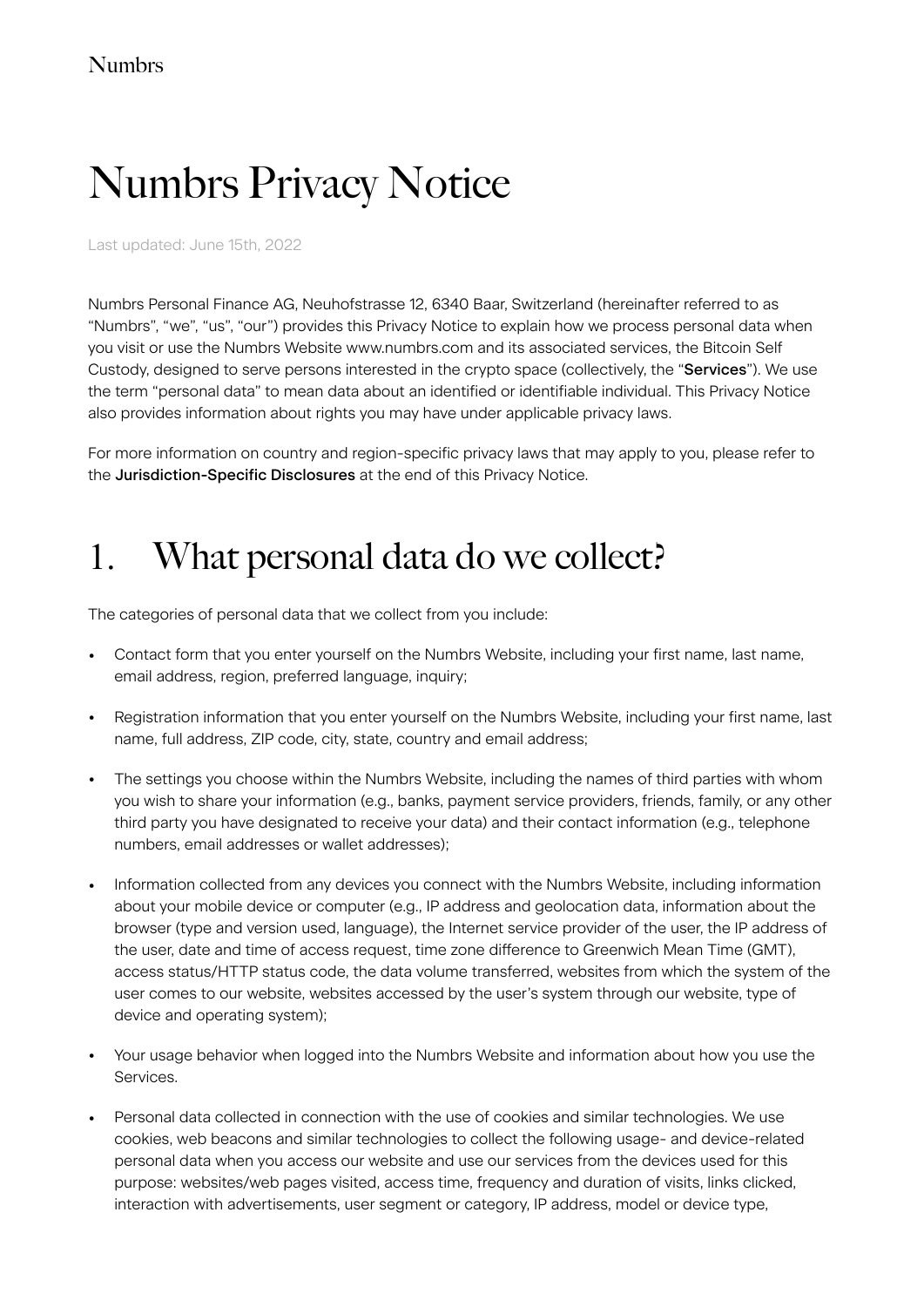operating system and version, browser type and settings, identifiers (device ID, advertisement ID, individual device token), cookie-related data (e.g. cookie ID).

You are under no obligation to provide us with the data we ask you for. However, if you do not provide your personal data, you will not be able to use the Services

#### 2. From whom do we collect personal data?

We may collect personal data directly from you. In addition, if you use the Bitcoin Self Custody, we may collect your personal data from (i) other devices that you connect with your Bitcoin Self Custody, (ii) other applications that you connect with the Numbrs Website, and (iii) banks and payment service providers if you have given them your consent to transfer your personal data to us.

## 3. For what purposes do we use personal data?

We use the personal data we collect to:

- Provide you with our website and to provide our related services through them and to manage your relationship with us;
- Respond to or fulfill your requests and to communicate with you, including for marketing purposes (e.g., via our newsletter);
- Ensure the security of our services;
- Analyze performance, fix errors, and improve our services;
- Exercise our legal rights, defend our legal interests, protect against fraudulent, harmful and illegal activity;
- Comply with applicable laws such as data protection and consumer laws; and
- Fulfill any other purposes for which you have provided the information and any other incidental business purposes related to or in connection with the purposes stated in this Privacy Notice.

In addition, if we take steps to enter into a reorganization, restructuring, merger, acquisition or transfer of assets ("Business Transfer"), we may also use your personal information to give effect to that Business Transfer.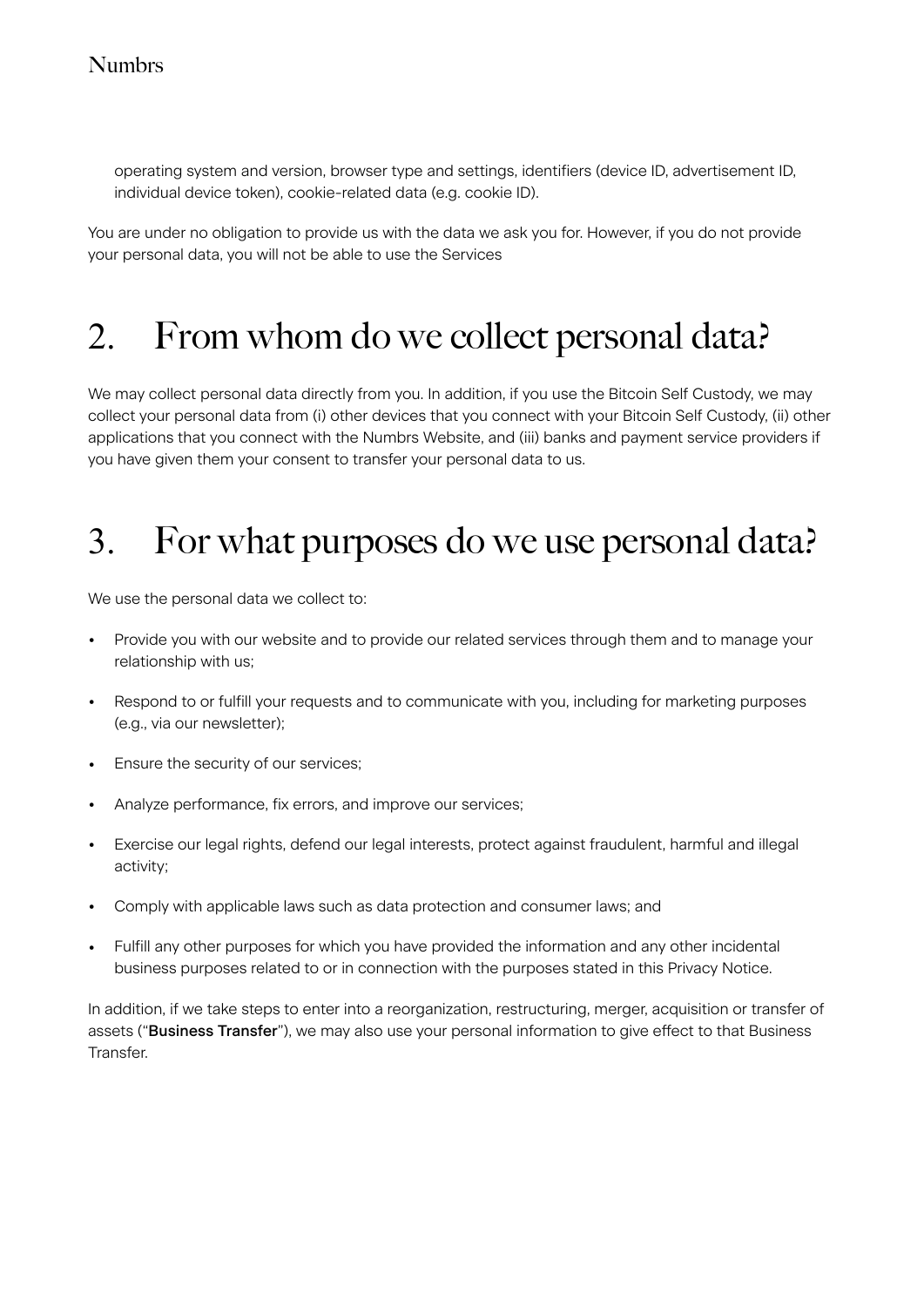### 4. To whom do we disclose personal data?

Personal data of users who use the Numbrs Website may be disclosed to (i) the financial services providers that you have authorized to have access to your personal data for the purposes of managing your payments to and from your Bitcoin Self Custody; and (ii) third parties selected by you with whom you wish to share your personal data.

Your personal data may be disclosed to employees and processors (i.e., service providers) of Numbrs that develop, operate and support the Numbrs Website. Numbrs relies on processors in the European Economic Area and Switzerland to process your personal data.

In the event of a Business Transfer, we may transfer personal information to the acquiring or surviving entity in accordance with applicable law.

Your personal data may also be disclosed to governmental authorities, courts, external advisors, and similar third parties that are public bodies as required or permitted by applicable law.

#### 5. How long do we store personal data?

We store personal data as long as necessary to provide you with the features of the Numbrs Website and any other services that you requested from us. If we need to keep your information, including personal data, for tax, audit, or legal compliance for a legally prescribed time period thereafter, or if we need it to preserve evidence within statutes of limitation, we will retain the data for such purposes.

## 6. Children

We only collect personal data about children with the consent of their parents or legal guardian. You must be at least 18 years of age (or older, subject to locally applicable law) to use the Services.

## 7. Cookies

When you use our website and/or services, we and selected third parties may use cookies and similar technologies in order to provide you with a better, faster and safer user experience. Cookies are small files that are stored in your browser or on your device when you visit the website. You can prevent the storage of cookies by selecting the appropriate settings on your browser. However, please note that if you do so, you may not be able to use the full functionality of this website.

As part of the website, Numbrs uses the following cookies/cookies for the following purposes:

Language Selection Cookie. This cookie stores your language selection in order to show you the website in the selected language on future visits.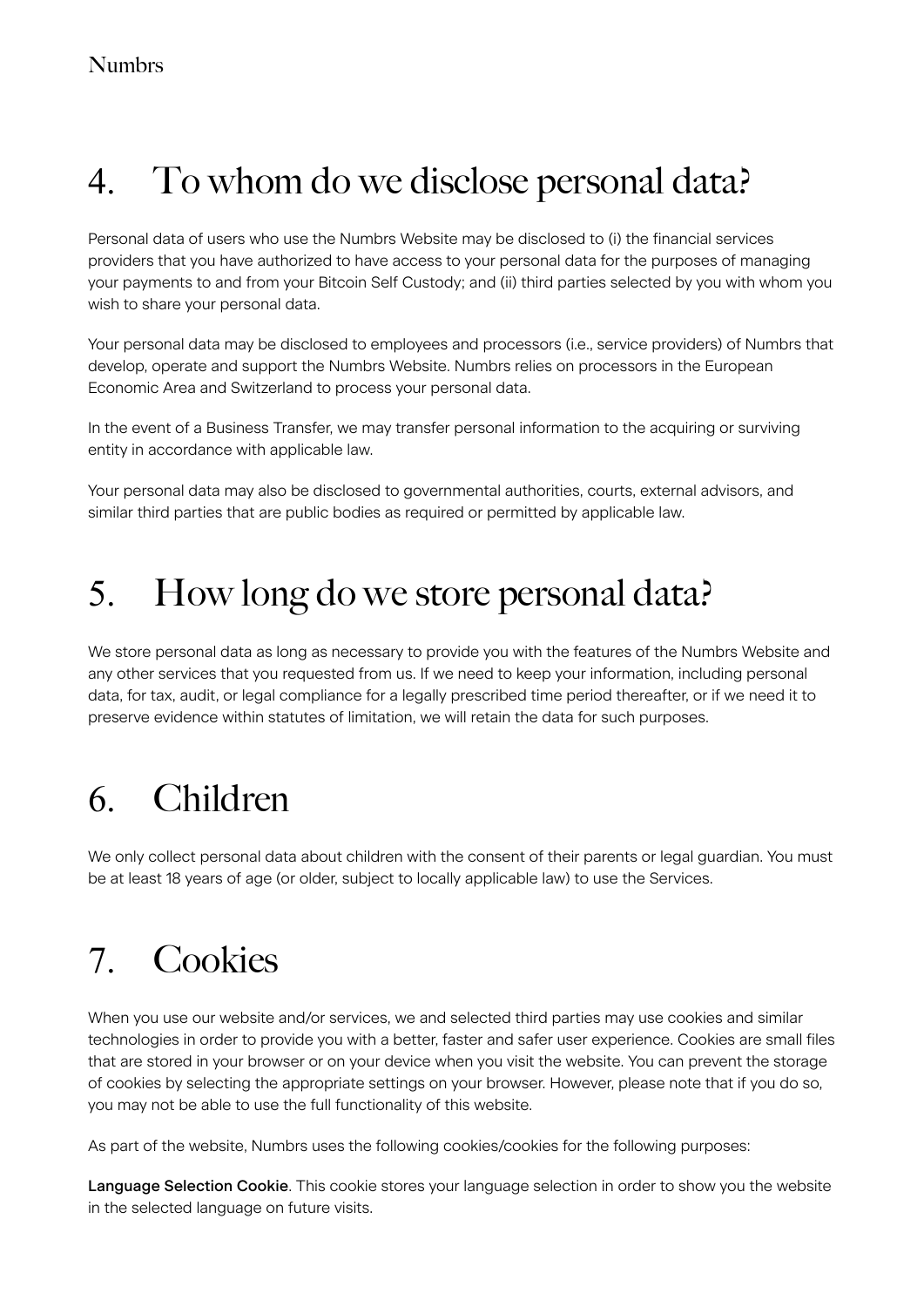#### Numbrs

Google Analytics. Google Analytics is a web analytics service provided by Google LLC ("Google"). The information generated by this cookie about the use of this website is usually transmitted to a Google server in the USA and stored there. However, due to the activation of IP anonymization on this website, your IP address will be truncated beforehand by Google within member states of the European Union or in other contracting states of the Agreement on the European Economic Area. Only in exceptional cases will the full IP address be transmitted to a Google server in the USA and shortened there. On our behalf, Google will use this information for the purpose of evaluating your use of the website, compiling reports on website activity and providing other services relating to website activity and internet usage to the website operator. The IP address transmitted by your browser as part of Google Analytics will not be merged with other data from Google. For more information, please visit [Google's website](https://policies.google.com/privacy?hl=de).

Google AdWords Remarketing and Conversion Tracking. This cookie can link your visit to the website with advertisements on Google. You can find more information on **[Google's website](https://policies.google.com/privacy?hl=de)**.

Facebook Conversion Tracking. This cookie can connect your visit to the website with the advertisements on Facebook. For more information, please visit [Facebook's website](https://www.facebook.com/policy.php).

Twitter Conversion Tracking. This cookie can connect your visit to the website with the advertisements on Twitter. For more information, visit the **[website of Twitter](https://twitter.com/privacy?lang=en)**.

### 8. Your Rights

You may have rights under applicable privacy laws, which may include access, review, modify or delete the personal data we hold about you.

To submit a request to exercise any rights you may have under applicable privacy laws, please contact us using the contact details under "Contact Us" below and clearly describe your request. If you have rights under applicable privacy laws and your request complies with the requirements under such laws, we will give effect to your rights and respond within any mandatory timeframes as required by law.

## 9. Effect of this Privacy Notice; Changes

This Privacy Notice applies in conjunction with any other notices, contractual clauses and consent clauses that apply in relation to the collection, use and disclosure of your personal data by us. We may revise this Privacy Notice from time to time by making the revised document available on our website [www.numbrs.com](http://www.numbrs.com) and updating the "last updated" date above. We will also obtain consent from you where required by applicable law before processing your personal data for any purpose incompatible with the purposes set forth in prior versions of this Privacy Notice.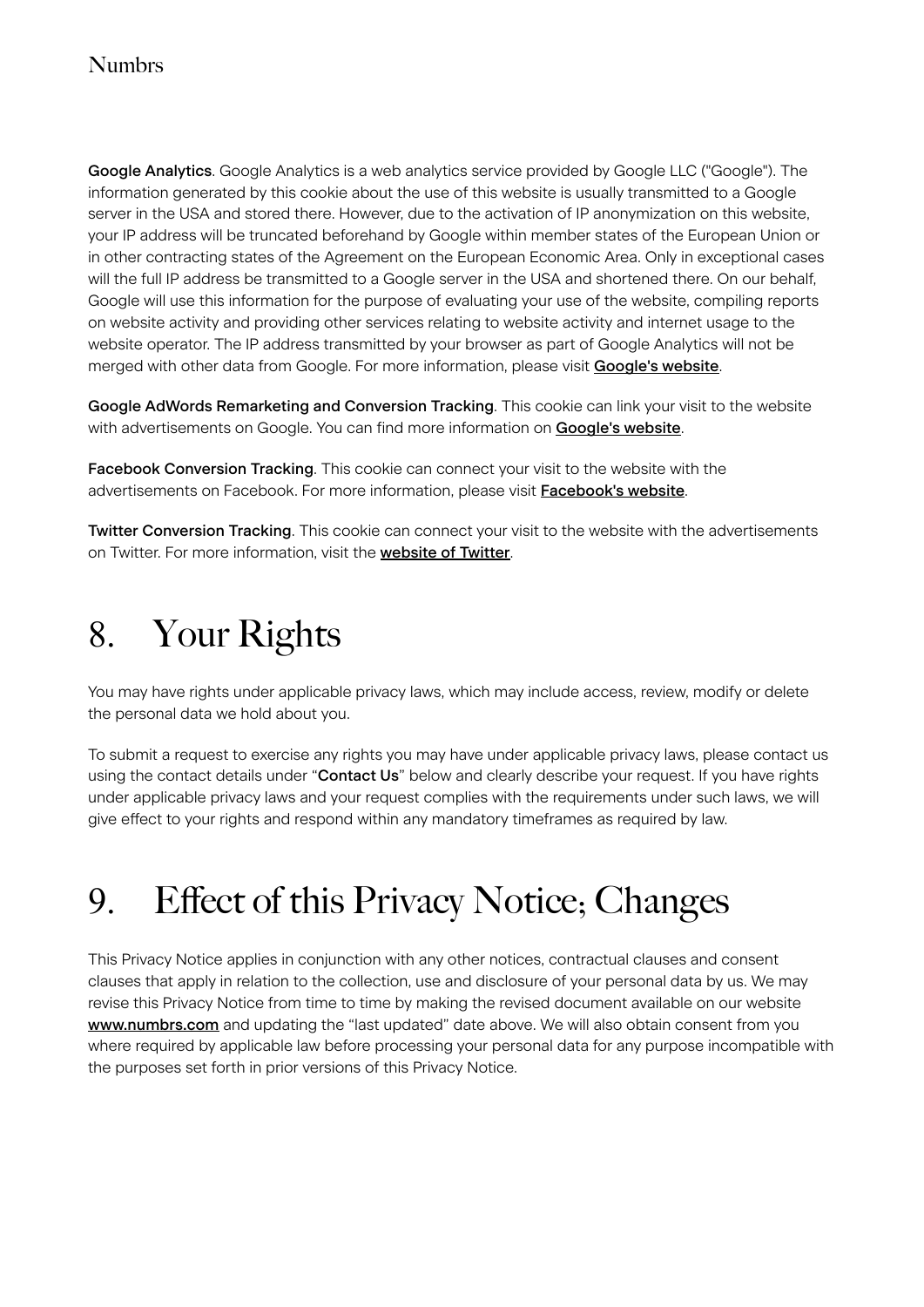### 10. Contact Us, Data Protection Officer and Representative

If you have any privacy-related inquiries or concerns, please contact us, if possible, at [info@numbrs.com](mailto:no_reply@apple.com). For further information please also refer to the Jurisdiction-Specific Disclosures below.

### Jurisdiction-Specific Disclosures

In these Jurisdiction-Specific Disclosures, we provide additional (i) information related to rights you may have under the applicable privacy laws of your jurisdiction; and (ii) disclosures required by the privacy laws of particular jurisdictions.

#### For users residing in California:

- What laws apply? References to the "CCPA" are references to the California Consumer Privacy Act of 2018. If you reside in California and access our Services or otherwise provide us with your personal information, this section applies to you. This section does not reflect our processing of California residents' personal information where an exception under California law applies.
- Do we sell personal information? No. We do not have actual knowledge that we sell the personal information of minors under 16 years of age.
- What categories of personal information have we collected from California residents over the preceding 12 months? Section 1 of this Privacy Notice (What personal data do we collect?) identifies the categories of personal information we have collected about California residents. These categories of personal information correspond with the following categories of personal information enumerated under the CCPA definition of "personal information" and their respective letter grouping:

(A)—Identifiers including name, postal address, phone number, unique personal identifier, IP address, email address and account name.

(B)—Information that identifies or is capable of being associated with you, including salutation, citizenship, place of birth and date of birth.

(D)—Information about products or services purchased, obtained, or considered through the Services, and other purchasing or consuming histories or tendencies.

(F)—Internet or other electronic network activity information.

- (G)—Geolocation information.
- (H)—Audio, electronic, visual or similar information.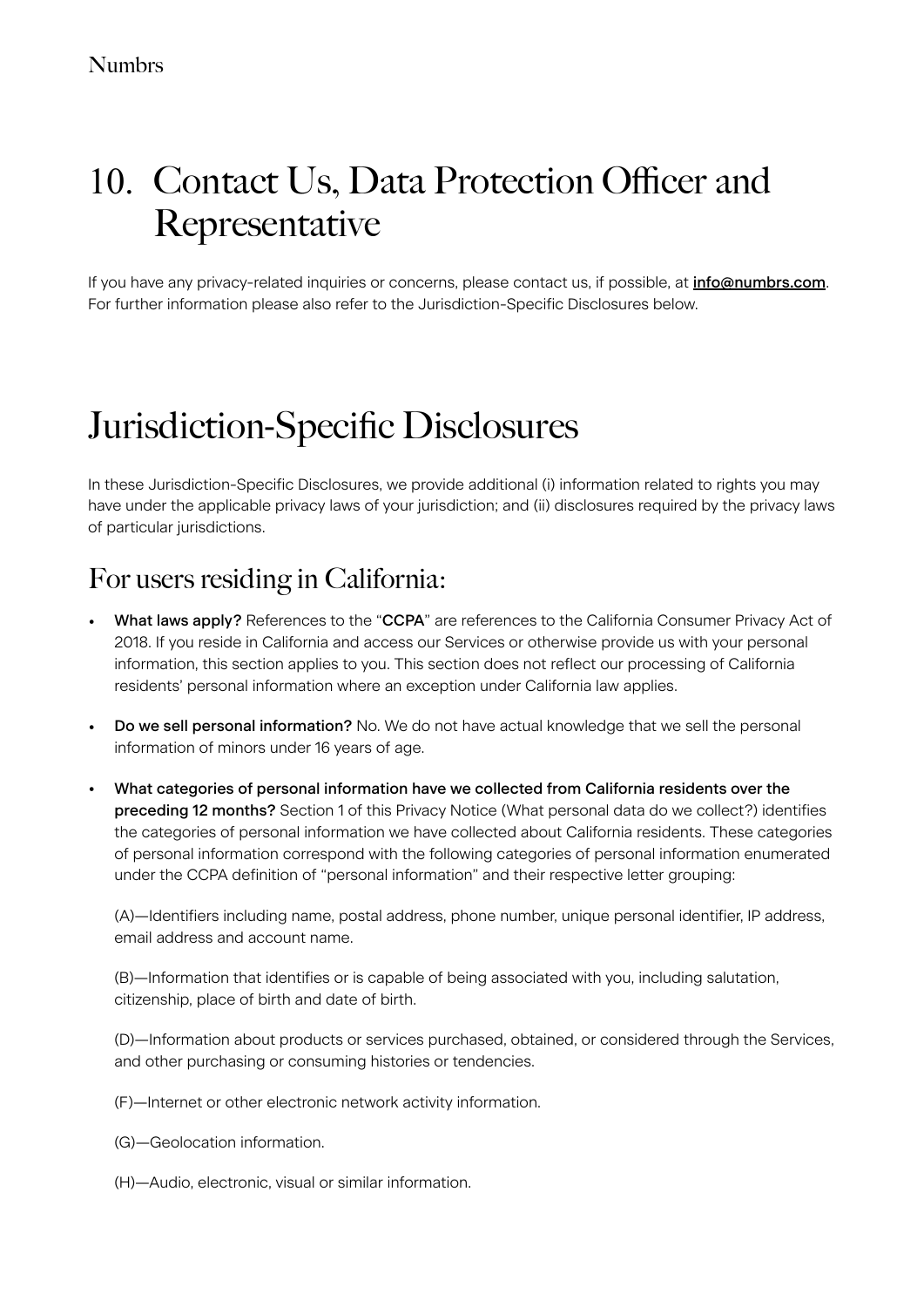#### Numbrs

(K)—Inferences drawn from any of the information identified above reflecting your preferences and characteristics.

#### • How have we collected, used and disclosed California residents' personal information over the preceding 12 months?

Section 2 of this Privacy Notice (From whom do we collect personal data?) identifies the sources of such personal information, Section 3 (For what purposes do we use personal data?) identifies the purposes for which we use and disclose California residents' personal information, and Section 4 (To whom do we disclose personal data?) identifies the categories of third parties to whom we have disclosed California residents' personal information for a business purpose.

#### • What rights do California residents have under the CCPA?

- Right to know: California residents have the right to request that we disclose what personal information we collect, use, disclose and sell about them specifically.
- Right to deletion: California residents have the right to request the deletion of personal information that we collected from them.
- Right to non-discrimination: California residents may not be discriminated against because they exercise any of their rights under the CCPA.
- Right to opt-out: California residents have the right to opt-out of the sale of their personal information by a business. We do not sell California residents' personal information.
- How can California residents exercise their rights? To submit a request to exercise the right to know or the right to delete, please submit an email request to *[info@numbrs.com](mailto:no_reply@apple.com)* or write to us at Neuhofstrasse 12, 6340 Baar, Switzerland. Please specify in your request the details you would like to know or have deleted. We may ask that you provide certain information to verify your identity. The information that we ask you to provide to verify your identity will depend on your prior interactions with us and the sensitivity of the personal data at issue. We will respond to your request in accordance with the CCPA. If we deny your request, we will explain why. You can also designate an authorized agent to make a request under the CCPA on your behalf in certain circumstances. If you use an authorized agent for this purpose, we may ask you to verify your identity or that you provided the authorized agent signed permission to submit a request under the CCPA on your behalf. If you provide an authorized agent with power of attorney pursuant to Probate Code sections 4000 to 4465, it may not be necessary to perform these steps and we will respond to any request from such an authorized agent in accordance with the CCPA.

#### For users in the European Economic Area, the United Kingdom and Switzerland:

• What laws apply? References to the "GDPR" are references to the General Data Protection Regulation as it applies in the country where you are located. If you are located in the EEA, the EU GDPR applies to the processing of your personal data. As a result of the UK's departure from the EU, the EU GDPR has been incorporated into the domestic laws of the UK, known as the "UK GDPR". If you are located in Switzerland, the provisions of the Swiss Federal Data Protection Act (the "FDPA")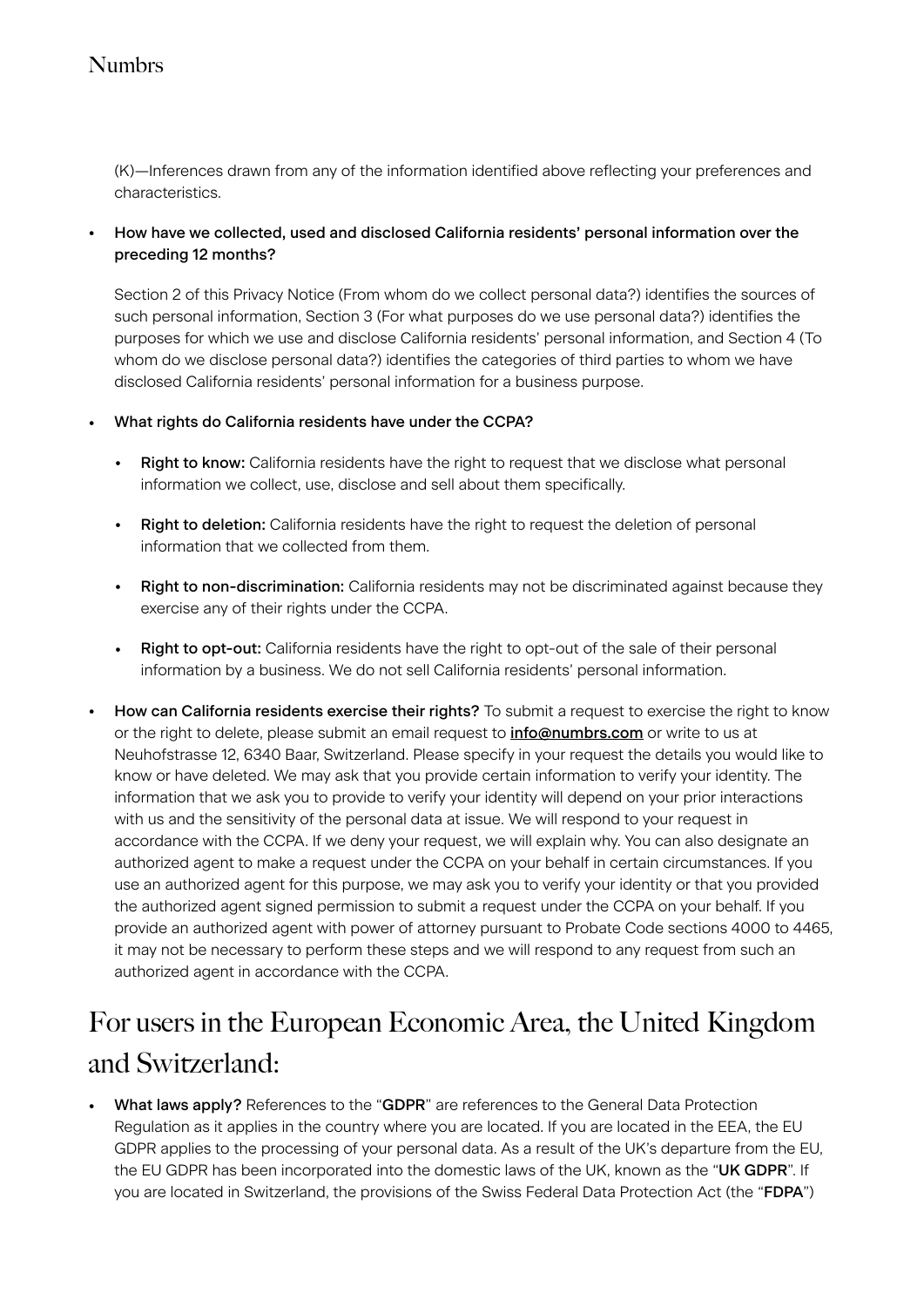#### Numbrs

apply to you. References to the GDPR below shall be interpreted analogously for the purposes of applying the FDPA.

• Who is the data controller? Numbrs Personal Finance AG, Neuhofstrasse 12, 6340 Baar, Switzerland. You can contact the data controller at **[support@numbrs.com](mailto:no_reply@apple.com)**. If you are located in Germany, you can also contact our local data protection officer who is Rechtsanwalt Dr. Sebastian Kraska, Marienplatz 2, D-80331 München, Germany ([email@iitr.de](mailto:no_reply@apple.com)).

#### • What are the legal bases of processing users' personal data?

- The legal bases for processing of your personal data are:
- The performance of the contract you entered into for the use of the Services (i.e., our Terms of Use for the Numbrs Website), per Article 6(1)(b) GDPR. This includes managing registration for our services, fulfilling the contractual obligations, providing our services, invoice processing, communication, customer support and enforcement of any contractual terms.
- Consent for marketing contacts including the sending of newsletters as well as measurement and improving the performance of the website as well as personalization, measurement [and improvement of our and third party advertisements], per Article 6(1)(a) GDPR.
- The pursuit of legitimate interests per Article 6(1)(f) GDPR—it is in our legitimate interests to provide good service, ensure the security of our services, defend our legal interests, protect against fraudulent, harmful and illegal activity, and analyze how users access and use our services so that we can further develop and improve them.
- Compliance with our legal obligations per Article 6(1)(c) GDPR.
- Where is your personal data processed and on what basis do we transfer personal data across borders? With your explicit consent, we transfer your personal data to the financial services providers you have chosen in the Services, and who may be within or outside the European Economic Area, Switzerland or the UK.
	- Moreover, Numbrs operates the Services with the assistance of affiliated and unaffiliated service providers in the European Economic Area. All personal data provided by you to Numbrs is collected in secure and certified data centers. These data centers are located in Frankfurt, Germany. The data centers are managed by the world's leading service provider, Amazon Web Services Inc. (410 Terry Avenue North, Seattle, Washington 98109-5210, U.S.A.).
	- An encrypted back-up copy of the Bitcoin Self Custody of our users is stored on a server located in Switzerland. Numbrs does not have access to this data in unencrypted form.
	- We only transfer your personal data to countries where the European Commission, Switzerland or the UK (as applicable) has decided that they have an adequate level of data protection or we take measures to ensure that all recipients provide an adequate level of data protection. We do this for example by entering into appropriate data transfer agreements based on Standard Contractual Clauses and performing data protection assessments of data transfer arrangements as appropriate.